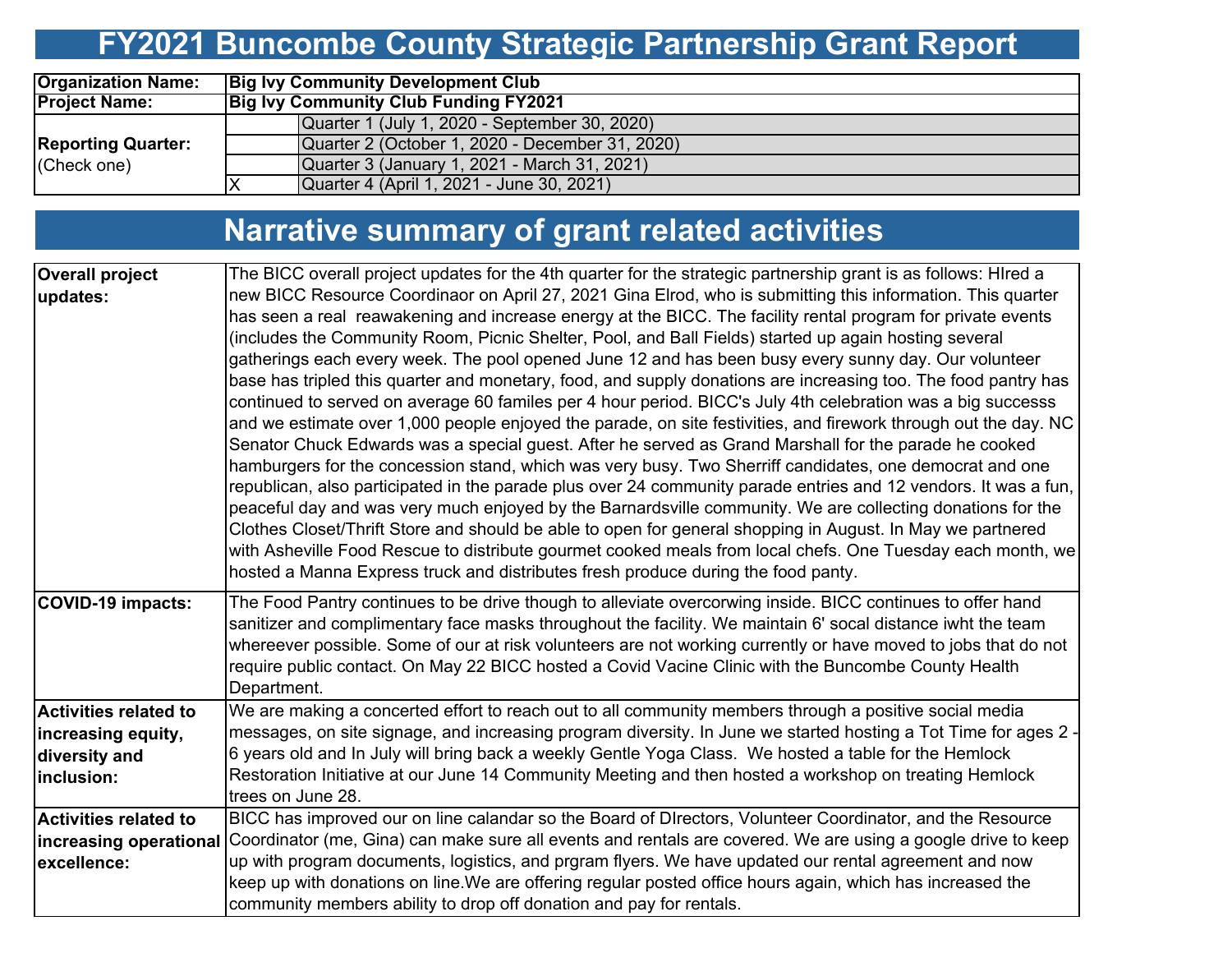### **FY2021 Buncombe County Strategic Partnership Grant Report**

| <b>Organization Name:</b> | <b>Big Ivy Community Development Club</b>    |                                                 |  |  |  |  |  |
|---------------------------|----------------------------------------------|-------------------------------------------------|--|--|--|--|--|
| <b>Project Name:</b>      | <b>Big Ivy Community Club Funding FY2021</b> |                                                 |  |  |  |  |  |
|                           |                                              | Quarter 1 (July 1, 2020 - September 30, 2020)   |  |  |  |  |  |
| <b>Reporting Quarter:</b> |                                              | Quarter 2 (October 1, 2020 - December 31, 2020) |  |  |  |  |  |
| (Check one)               |                                              | Quarter 3 (January 1, 2021 - March 31, 2021)    |  |  |  |  |  |
|                           |                                              | Quarter 4 (April 1, 2021 - June 30, 2021)       |  |  |  |  |  |

### **Progress toward annual goals**

|                                            | Please only include new data for the specific quarter |                  |                  |                  |                  |                 |
|--------------------------------------------|-------------------------------------------------------|------------------|------------------|------------------|------------------|-----------------|
| <b>Measure</b>                             | <b>Annual Goal</b>                                    | <b>Quarter 1</b> | <b>Quarter 2</b> | <b>Quarter 3</b> | <b>Quarter 4</b> | <b>Progress</b> |
| # of commuity club meetings held           | 10                                                    |                  |                  |                  |                  | 6               |
| # of special events organized              |                                                       |                  |                  |                  |                  |                 |
| # of community programs hosted for partner |                                                       |                  |                  |                  |                  |                 |
| agencies                                   | 12                                                    |                  |                  |                  |                  |                 |
|                                            |                                                       |                  |                  |                  |                  |                 |

#### **Comments:**

Community club meetings were held in April, May and June, with the June meeting being the best attended in the last year with 20 Community Members, 3 members of the BICC Board of Directors, and 2 representatvies from the Hemlock Restoration Initiative (HRI) and me in attendance. Special events include: May 22 Historical archive desplay and bake sale at the BIg Ivy Historical Park Craft Fair, June 10, 17, and 25 Tot Time for ages 2-6., July 4th Celebration, Parade, and Fireworks, Community Program with partners included April 13 Blood Connection Blood Drive, June 14 and June 28 HRI info table and talk, and workshop, June 22 Covid Vacine Clinic with Buncombe County Health Deparment